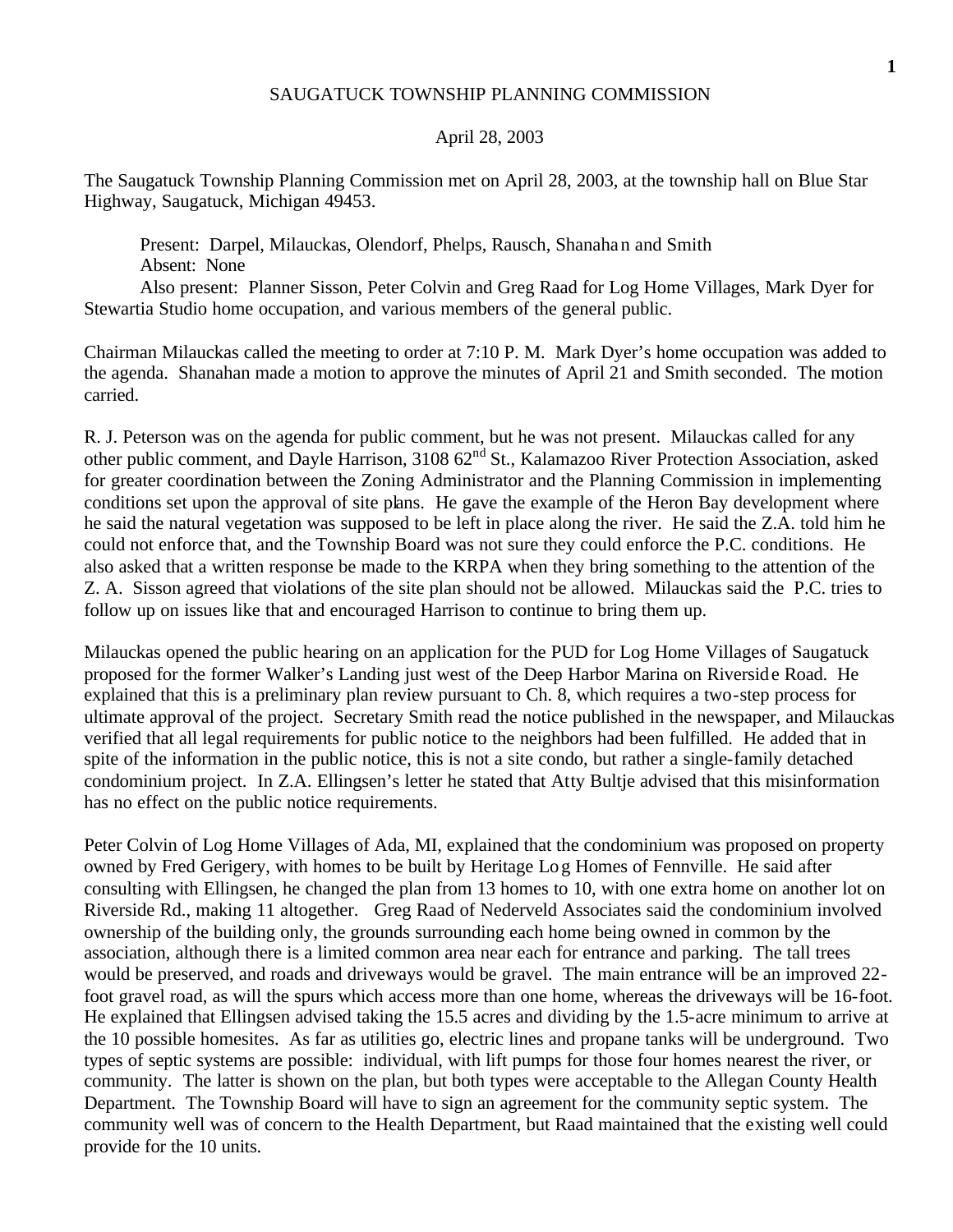After questions, Raad highlighted the main roads with green to indicate which would be 22 feet wide. There was a letter from Fire Chief Block, dated April 28, stating that roads should be wider for fire protection. Smith asked for more information on the agreement required of the Board on the community septic system, and Raad explained that if the homeowners neglected to maintain it, the township would have to take it over and assess those homeowners to repair and maintain it. Smith wanted to know if this type of system has been used before, and Raad assured her it has, referring to Clearview and Ravines systems. Olendorf wondered how long this type of community system lasts, and whether bonding should be required. Sisson explained that the state will not approve this type of system unless the township signs off on it.

Smith read one letter from James R. Hanson writing on his own and his mother's behalf, also signed by other neighbors, opposing this development because of its density, given the water and septic requirements, and inconsistency with surrounding neighborhood, the houses proposed at only 1650 sf. She also read a letter from Dayle Harrison for the Kalamazoo River Protection Association recommending that the Natural River Overlay District ordinance be strictly enforced and that an adequate storm water drainage system be required as a precondition for approval of the project. Harrison suggested that fertilizer use be limited. A conservation easement should be registered at the Recorder of Deeds office for the west side of the property. The density should be examined because only 4 units with 150' frontage would be possible, perhaps 6 units if a 900' road were constructed along the east side of the property . With a PUD an incentive for preserving open space could be awarded the developer allowing 7 or 8 units, a 33% increase over the maximum allowed in R-2. Harrison would like a copy of the minutes and final disposition. Milauckas answered that he is welcome to come to the township office within a week of this meeting to get a copy of the minutes.

At 8:00 P.M. Milauckas opened the meeting to public comment. Fred Gerigery, 6322 River Bend Trail, Fennville, said he had walked his property with Johnson of the Allegan County Health Department and did a soil evaluation with him. Johnson thought the community septic system was preferable, because if the individual septic systems fail, it's worse because the homeowners would run out of land. He didn't agree with James Hanson's letter, which characterized the area as being one of predominantly large homes.

Dayle Harrison wondered if this could become a shared condo, which he found less acceptable than a situation where each person owns his own home. He asked that in the future the public notice reflect the fact that a property lies within the Natural River Overlay District. He stated that if the conditions set forth in his letter could be met, he would recommend accepting the project. Milauckas agreed that if the property is in the Natural River Overlay District, that ordinance must be applied. He reviewed the four standards set forth in the PUD ordinance and explained that the PUD gave the Planning Commission some flexibility in placement of structures, frontage, lot size and setbacks, but not density.

Dick Waskin, 6576 Heron Ridge Rd., answered Harrison's reference to riverside vegetation being destroyed in Heron Bay site condo by stating that the association may try to enforce its by-laws, but some homeowners do what they want. He thought the condominium approach would be better for a sensitive riverside development. He reminded the Commissioners of all the resort uses that were made of Walker's Landing in the past and said he thought this use would be less intensive and certainly in harmony with surrounding use.

Gerrit Sturrus, 6377 Old Allegan Rd., wondered if there would be docks or piers. Colvin said it would have to be cleaned up first, but he said if the walkway could be restored, it would be retained. He said it was possible the association might decide in the future to build docks, but in the meantime the developer was encouraging the homeowners to patronize the marina next door.

Linda Schulze, P. O. Box 849, Saugatuck, said she was very familiar with the property in question because she used to camp there 10 or l2 years ago and knew that Alice Walker died the winter of 1993-94. It was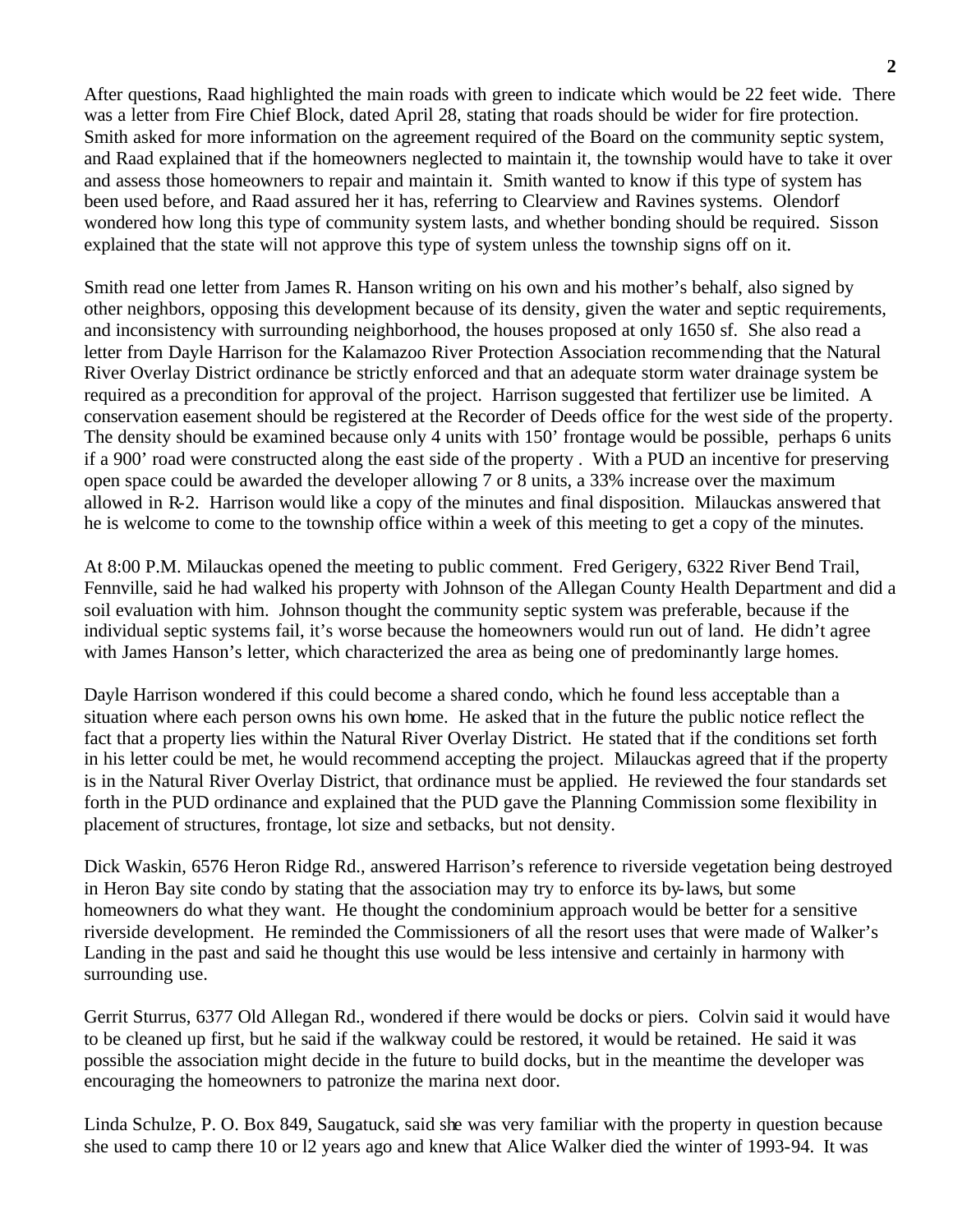not a resort in 1995. She wondered whether the four building sites near the river were in the floodplain. Raad said the 100-year floodplain elevation is 584', and these homes are at 587' to 594.' She was concerned about a septic system located there.

Don Karaus, Ganges Twp., shared an article which promoted the community septic system in Clearview as a plan to imitate.

Brent Sheridan, 6168 Riverside, said he would rather not see a lot of subdivisions in that area because it would change the character. He suggested that hunting and fishing is part of the character of the river, and people who come here from elsewhere should realize that because of the marshes, this activity will continue.

Harrison raised the issue of condo sharing and rentals. Milauckas said there is no control on renting houses, but a condo association can control this. He said anyone may rent his house as long as he does not make a business of it. The area entities are looking at coming up with a uniform control on home rentals.

Colvin replied that this is not a timeshare situation. Harrison said it should be a precondition.

In answer to Gerigery's questions about density, Milauckas stated that if the property were simply divided and only a fourth of it used because of sensitive areas, only a few home sites could be carved out, but with a PUD's flexibility, more homes can be clustered on the buildable areas. As far as the possiblity of the units becoming rentals, Milauckas said a provision in the by-laws would be required before the final approval.

There being no further public comment, Olendorf made a motion to close the public portion of the hearing, and Darpel seconded. The motion carried.

Sisson explained the difference between a plat, a site condo and a condominium, adding that it didn't make any difference when it comes to density because R-2 requires 1-1/2 acre minimum lot and does not allow multi-family structures. The only way to vary is to get a variance or use a PUD plan.

Raad said in many communities you make a by-right (sic?) plan, which shows how many units you can get on the land. He said he didn't see in the ordinance a requirement for a by-right plan. He referred to Sec. 8.2C4 where maximum density is described. He also stated that the extra lot (no. 11) on Riverside Rd. would eventually become part of the condominium but was not included in the calculation for the number of units (10). He also referred to the open space bonus. Milauckas said in considering you have almost 16 acres, three-fourths of which are swampland, and you use only a fourth of it to accommodate 11 homes, somewhere the argument fails, and the Commission would have to take a closer look at this proposal. Sisson said the open space bonus is not applicable here. He thought the model home would have to be included in the PUD.

Colvin said they went to Ellingsen, who calculated they could put 10 homes on that site with the single home on the extra lot, and based on his say-so they spent money and time on this, so they would like a yes or no on this plan. They are not interested in coming back over and over to find they could only build 6, because economically 11 is the limit. Milauckas said he appreciated that guideline. Raad also told Milauckas they thought they were doing a site condo and were told a week ago that it is a condominium.

Milauckas directed the Planning Commission to consider the requirements in Sec. 8.02C for the preliminary plan. He wondered about (f) the overall stormwater drainage system, and Raad said the ditches along the road will naturally carry water downhill, but there is no collection area. He added that the final plan will have more detail, and the Allegan County Drain Commissioner will review it. As to how the open space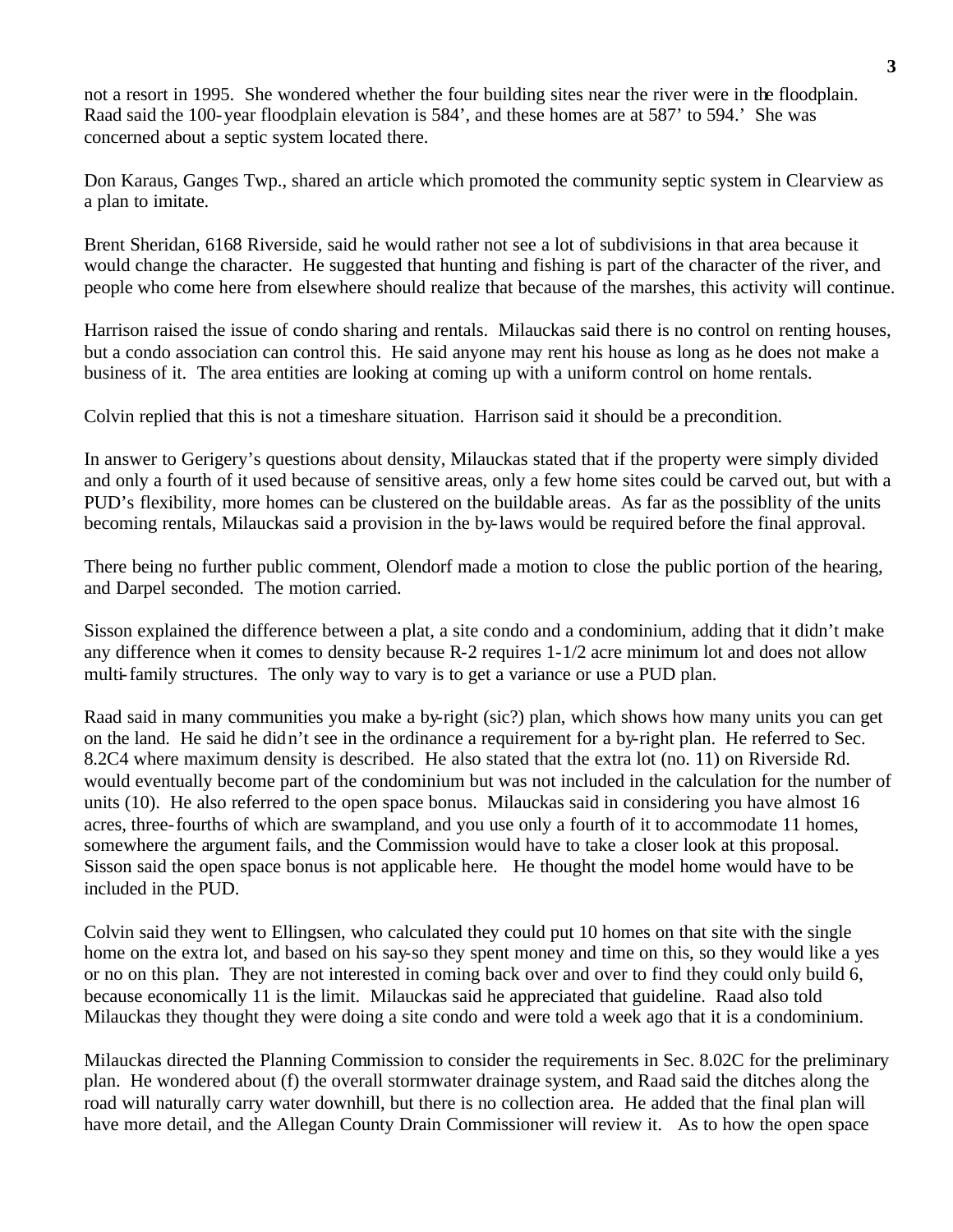will be maintained, (1) near the buildings is a mowed lawn, but the rest of the common area is left natural. Phases of development (m) are described in the Narrative Statement accompanying the application.

The Commissioners then reviewed the four standards in Sec. 8.16. Shanahan said he was concerned with the community well because of the water contamination in other parts of the township and one case of a well drying up.

Next Milauckas directed the Commissioners to look at the Natural River Overlay Ordinance, Sec. 4.10, which requires a 200' setback from the river for structures and a 300' wide green belt along the river. Raad said that the homes in the lower area are 540' back. Olendorf asked if the pond is connected to the river. Raad said the river's edge is along the navigable part of the river. Milauckas said the river's edge is the ordinary high water mark, which was discussed at length. Colvin explained that the pond is fed by a stream from across Riverside Rd. and at a certain level it drains into the river, but it does not come back. Milauckas said it did not appear that the Natural River Overlay is involved in the setback. Harrison said he thought the floodplain issue was pertinent. Darpel pointed out that the floor plans call for basements, and he thought they would flood. In the Floodplain Overlay, Sec. 4.08, Sisson pointed out subsection (f), which prohibits the placement of a permanent building unless the lowest structural member is 5 feet above the 100 year flood level as determined by the FIA. Olendorf suggested structures 4, 5 and 6 should be relocated. Waskin thought the ordinance did not apply outside the 584' height level.

Milauckas asked the Commissioners if they thought they could make a decision tonight, and they did not think so. He asked the applicant if he really wanted a definite answer now. Sisson said he wasn't sure what lies in that acreage, but he thought they were within one unit of awarding what the applicant wanted. The applicant said the number of units was the important thing, but if other issues could be ironed out later, he could wait. Olendorf made a motion to table the Log Homes project to the next meeting. Rausch seconded and the motion carried.

After a brief recess, the meeting reconvened to hold a public hearing on the newly recodified Zoning Ordinance. Shanahan made a motion, supported by Olendorf to waive the reading of the public notice. The motion carried. Milauckas distributed the Ordinance and asked the Commissioners to examine Sec. 40- 1046 (Article XVI), the table of uses, Automobile/Motor Vehicle repair/service facilities and Automobile Service Stations. The Commissioners agreed on adding (excluding fuel sales) to the first listing and changing the second to Automobile Fuel Stations. The next problem was Autowash, automatic and manual (5), under I-1 SAU only with companion use to automobile service station, etc. It was decided that the note (5) should be placed next to the SAU under I-1 instead of next to the name of the use. Party, convenience store (5): note (5) should be removed from the name of the use and placed next to NO (5) under I-1.

There being no public comments, Shanahan made a motion, supported by Rausch, to close the public portion of the hearing. The motion carried. Milauckas pointed out Sec. 8 which includes definitions of average and finished grade and building height and sets the maximum building height of a one and one-half story residential building.

Rausch made a motion to approve all eight sections of the ordinance to adopt a new code being called Chapter 40. Shanahan seconded and the motion carried.

Milauckas brought up the home occupation, Stewartia Studio, proposed by Mark Dyer, which had been continued from the last meeting. Dyer, having withdrawn the application for a SAU because he is adding on to the home instead of building a detached studio, still requests the additional sign at the south end of the property. He chose the site for the 4 X 6 sign because he did not want to cut down any more trees. It was pointed out that if the studio is moved or ceases operation, that sign must come down. Phelps made a